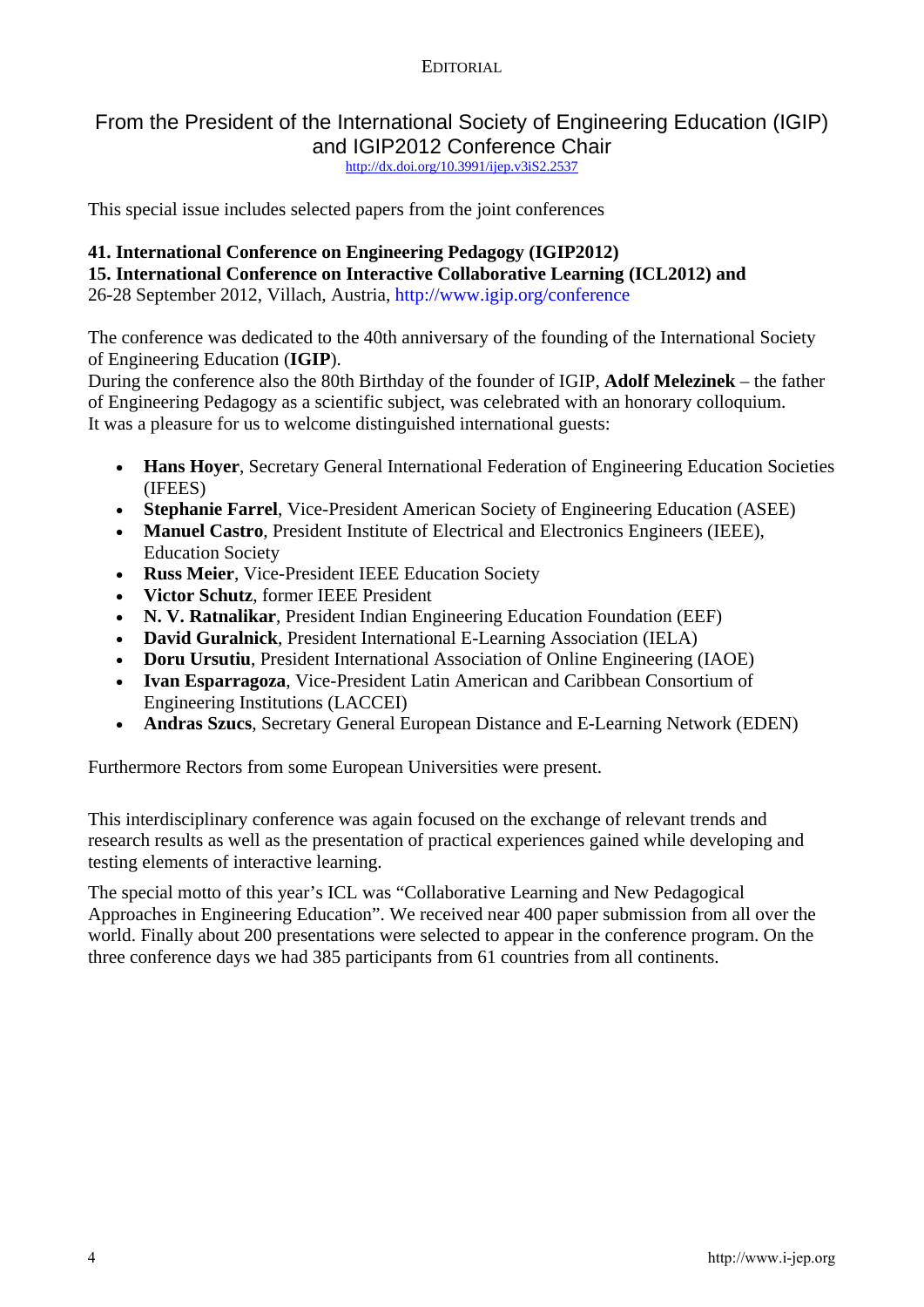International outstanding experts gave keynote presentations:

- **Hans Hoyer**, Secretary General of the International Federation of Engineering Education Societies (IFEES), USA: "**Global Partnerships in Engineering Education**";
- **Sabina Jeschke**, Director TeachING-LearnING.EU, RWTH Aachen, Germany: "**VisioneerING – Future Trends in Engineering Education"**
- **Russ Meier**, Vice-President of the IEEE Education Society, USA: "**Global Trends in Engineering Education"**
- **Jose Carlos Marques dos Santos**, Rector University of Porto, Portugal: "**New challenges in engineering education and the answer of University of Porto"**
- **Djamshid Tavangarian**, University of Rostock, Germany: "**Is Social Online Based Learning the Cure for Knowledge Poverty?"**
- **Steve Wheeler**, Plymouth University, UK: "**Learning 3.0 and the Smart eXtended Web"**

During the conference IGIP at the first time awarded international scientific personalities for outstanding achievements in Engineering Education and Pedagogy:

With the **Nicola-Tesla-Chain** were awarded:

- Adolf Melezinek, Austria
- Rob Reilly, USA

#### The **Adolf-Melezinek-Meritorious-Service Award** received:

- Viacheslav Prichodko, Russia
- Victor Schutz, USA
- Hartmut Weidner, Austria

#### The honorable title "**IGIP Senior Member**" received:

- Dana Dobrovska, Czech Republik
- Vasiliy Ivanov, Russia
- Eleonore Lickl , Austria
- Larisa Petrova, Russia
- Norbert Kraker, Austria

# As "**International Engineering Educator – Ing.Paed.IGIP**" were awarded:

- Ivan Esperragoza
- Stephanie Farrell
- Hans Hover
- Vera Melezinek
- **Russ Meier**
- Andras Szucs
- Max Winkler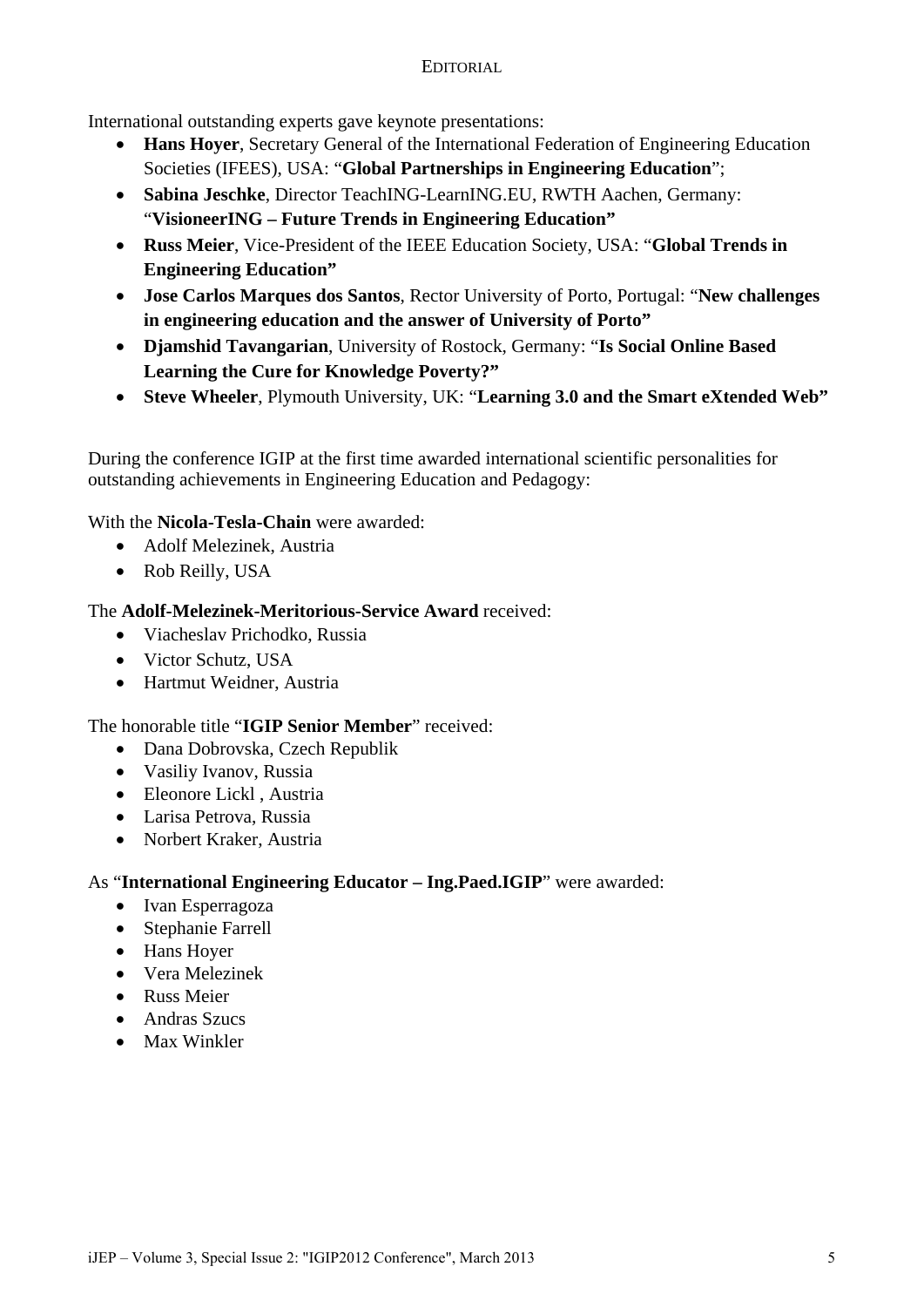## Furthermore the **IGIP Young Scientist Award** went to:

- **Ramona Oros** , Transilvania University of Brasov, Romania With a work on: Educational Studies of the Use of a WiTAG System
- **Swetlana Rusina**, Belgorod State Technological University, Russian Federation With a work on: Gender Characteristics of Graduates – Engineers
- **Tiago Andrade**, Faculdade de Engenharia, University Porto, Portugal With a work on: Project Based Learning Activities in Engineering Education

The next ICL2013 conference will be held in Kazan, Russia from 25-27 September 2013.

Michael E. Auer President of IGIP and Conference Chair